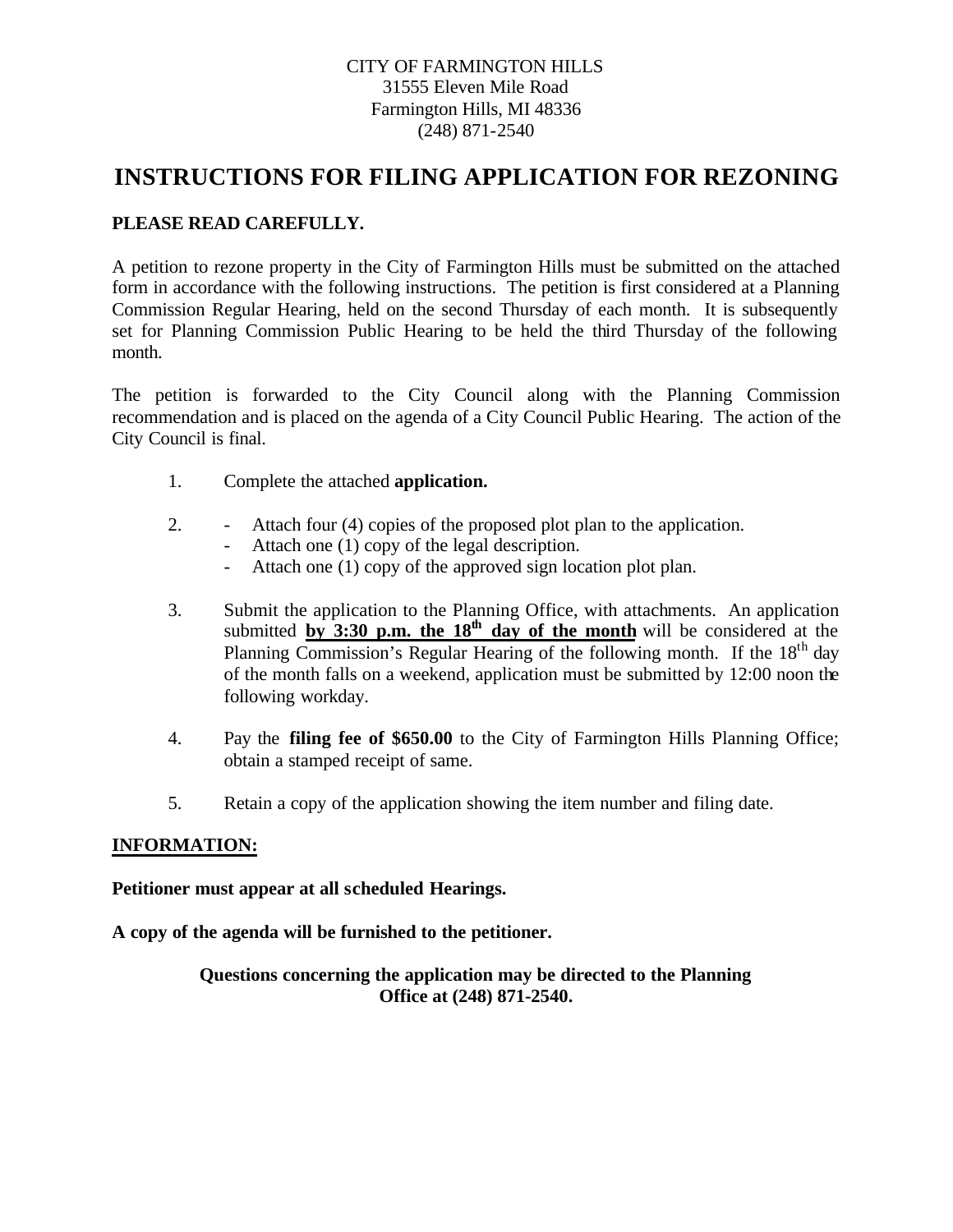#### **GUIDE TO REZONING**

This informational pamphlet has been prepared to assist the petitioner when making application to the City for rezoning of property. The following steps illustrate the rezoning procedure. It is suggested that you confer with the City's Planning staff for advice before you begin the rezoning process. The City's Planning staff can be reached from 8:30 a.m. to 4:30 p.m., Monday through Friday, at the Planning Office or by calling (248) 871-2540.

#### **Step 1**

The first step is to submit a completed application to the Planning Office. The application must be accompanied by a map (plot plan) of the property to be rezoned; a legal description; an approved copy of the sign location plot plan (see Guidelines for Rezoning Signs); and the application fee. The legal description may be obtained at the Assessing Division. To facilitate the rezoning request, the application must be submitted by 3:30 p.m. on the  $18<sup>th</sup>$  day of the month. If the  $18<sup>th</sup>$  day of the month falls on a weekend, the application must be submitted by 12:00 noon the following workday. The applicant will be notified, by mail, of all hearing dates.

#### **TIME FRAME**

The time frame from Step 1 to Step 2 is a maximum of four (4) weeks, if the application is submitted on the  $18<sup>th</sup>$  day of the month.

#### **Step 2**

The Planning Commission at a Regular Hearing considers the application. This hearing is generally held on the second Thursday of the month. At this hearing, the applicant will have an opportunity to present the rezoning request. At the Regular Hearing, the Planning Commission schedules the rezoning request for a Public Hearing. The Public Hearing is generally held on the third Thursday of the following month. Notice of Public Hearing will be sent by mail to all property owners within 300 feet of the property under consideration for rezoning and will be published in a newspaper of general circulation within the City. In addition, the applicant will be required to install a sign indicating "**ZONING CHANGE PROPOSED**" on the subject property fifteen (15) days prior to the Public Hearing.

(**NOTE**: If the applicant wishes to withdraw the request on or before the Regular Hearing, a portion of the fee will be refunded. After the Regular Hearing, the entire fee will be forfeited).

#### **TIME FRAME**

The time frame from Step 2 to Step 3 is generally a maximum of five (5) weeks.

#### **Step 3**

The Planning Commission considers the applicant's proposal, public representations and a review from City staff. After reviewing all available information, the Planning Commission submits a recommendation to the City Council to approve, modify or deny the rezoning request.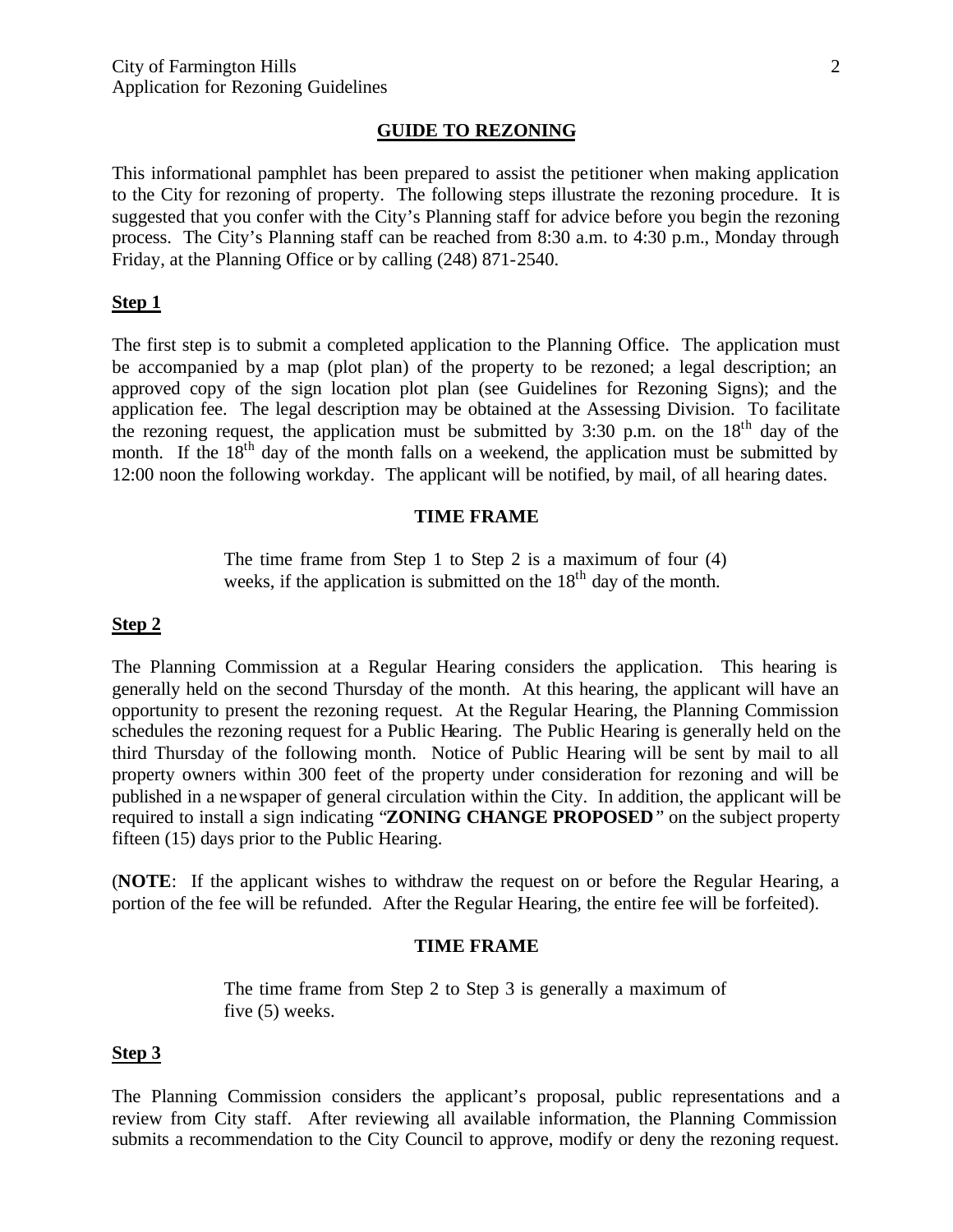The request is then scheduled for a Public Hearing before the City Council. The City Council hearing is generally held on the third Monday of the following month.

#### **TIME FRAME**

The time frame from Step 3 to Step 4 is generally a maximum of six (6) weeks.

#### **Step 4**

The City Council considers the applicant's proposal, public representations, Planning Commission recommendations, together with City staff review. The City Council will approve, modify, or deny the request. If approved or modified, the zoning request is formally introduced and referred to the following City Council meeting for enactment. If denied, no further action is taken.

#### **TIME FRAME**

The time frame from Step 4 to Step 5 is generally a maximum of one (1) week.

## **Step 5**

At the regular City Council meeting, the zoning request may be adopted. The rezoning legally takes effect twenty-one (21) days after its adoption.

(**NOTE**: Adoption may not take place if the City Council receives information that warrants further study.)

**SHOULD YOU HAVE ANY QUESTIONS NOT ADDRESSED IN THIS PAMPHLET, PLEASE FEEL FREE TO CONTACT THE CITY'S PLANNING OFFICE STAFF FOR FURTHER ASSISTANCE AT (248) 871-2540.**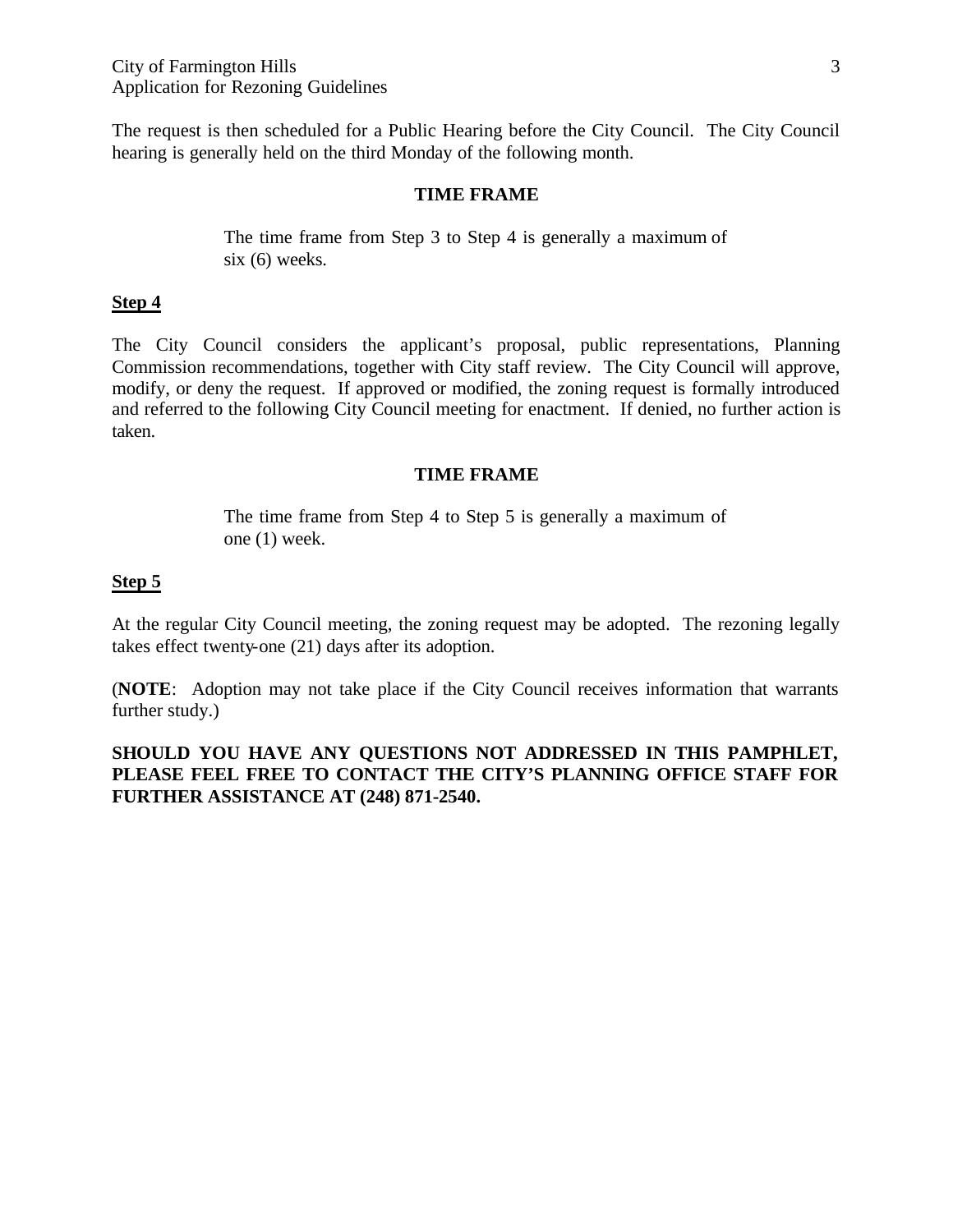# **GUIDELINES FOR REZONING SIGNS**

It shall be the applicant's responsibility to meet the following rezoning sign requirements when applying to rezone property in the City of Farmington Hills. Failure to conform to these requirements may result in delays in the rezoning process. For further information, contact the Planning Office staff at (248) 871-2540.

## **Application for Rezoning**

The proponent of a rezoning request will be required to submit a sign location plot plan with the application for rezoning. The sign location plot plan must be reviewed and approved for compliance with location and specification requirements by the Planning Office prior to submission of the rezoning application.

The rezoning sign must meet the following specifications:

- Black letters on a white background
- Size of sign minimum 4 ft. (vertical) by 6 ft. (horizontal)
- Sign face shall be an exterior plywood, aluminum, or similar material
- Wording shall be as follows:

**ZONING CHANGE PROPOSED FOR MORE INFORMATION CALL FARMINGTON HILLS PLANNING 248-871-2540**

**(min. 8-inch high letters) (min. 3-inch high letters) (min. 4-inch high letters) (min. 5-inch high letters)**

- Installed a minimum of 42 inches above the ground

- The sign support system must be structurally sound and able to withstand lateral wind of 14 pounds per square foot.

## **Sign Location**

Signs shall be placed on the property proposed for development and in full public view along street or road frontages. The proposed sign must be located along the property line of the right-of-way at the midpoint of the property width.

A corner lot, or a lot situated on more than one road, will require a sign for each road frontage, meeting the above location requirements. In no instance shall a sign be located within 25 ft. of the intersection. The Planning Office must approve the sign location at the time of application. In unique cases due to the configuration of the property, or natural features the Planning Office may approve an alternate sign location.

## **Installation of Signs**

Rezoning signs shall be installed by the applicant, a minimum of fifteen (15) days prior to the Planning Commission Public Hearing. The rezoning request will not be heard at that scheduled Public Hearing if it is not installed prior to that time. City staff will inspect the sign(s) for appropriate wording, location, visibility and timing.